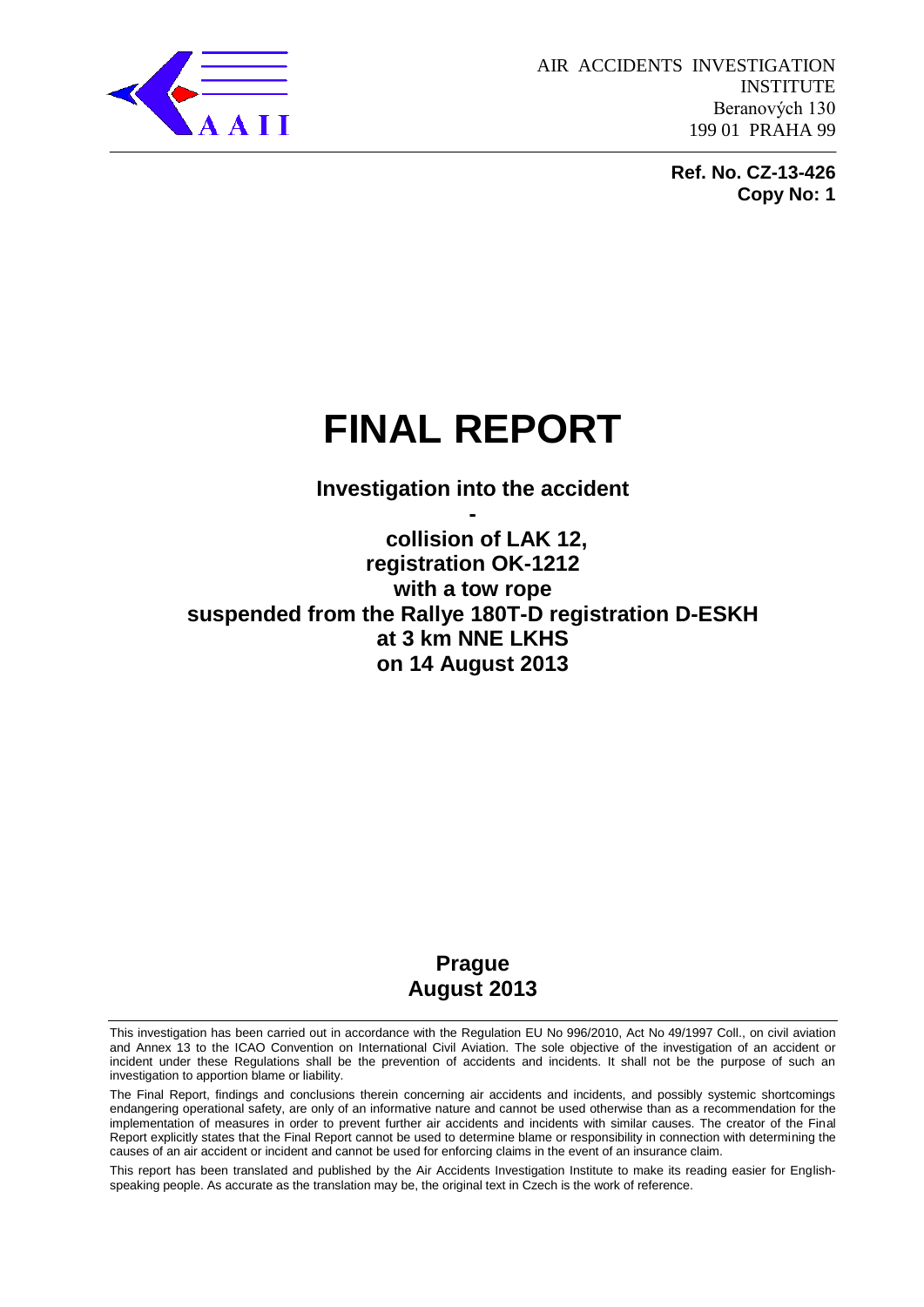# **Abbreviations used**

| AAII           | Air Accidents Investigation Institute of the Czech Republic        |
|----------------|--------------------------------------------------------------------|
| <b>AFIS</b>    | Aerodrome flight information service                               |
| <b>AGL</b>     | Above ground level                                                 |
| <b>AMSL</b>    | Above mean sea level                                               |
| <b>ARP</b>     | Aerodrome reference point                                          |
| <b>ATZ</b>     | Aerodrome traffic zone                                             |
| $^{\circ}C$    | Temperature in degrees C                                           |
| <b>CU</b>      | Cumulus                                                            |
| Е              | East (cardinal direction)                                          |
| <b>FEW</b>     | Few                                                                |
| FI(G)          | Flight instructor - gliders                                        |
| ft             | Feet (dimensoinal unit - 0,3048 m)                                 |
| <b>GNSS FR</b> | Global navigation satellite system - flight recorder               |
| <b>GLD</b>     | Glider                                                             |
| h              | Hour                                                               |
| <b>IAS</b>     | Indicated airspeed                                                 |
| km             | Kilometre                                                          |
| kt             | Knot (airspeed unit - 1,852 km $h^{-1}$ )                          |
| <b>LKHS</b>    | Airfield Hosín                                                     |
| m              | Metr                                                               |
| <b>MHz</b>     | Megahertz                                                          |
| min            | Minute                                                             |
| N              | <b>North</b>                                                       |
| <b>NIL</b>     | Nothing, no information                                            |
| <b>NNE</b>     | North-north-east                                                   |
| QNH            | Altimeter sub-scale setting to obtain elevation when on the ground |
| <b>RWY</b>     | Runway                                                             |
| s              | Second                                                             |
| <b>SE</b>      | South-east                                                         |
| <b>SEP</b>     | Single engine piston                                               |
| <b>TOW</b>     | Aerotowing                                                         |
| <b>TMG</b>     | Touring motor glider                                               |
| <b>UTC</b>     | <b>Coordinated Universal Time</b>                                  |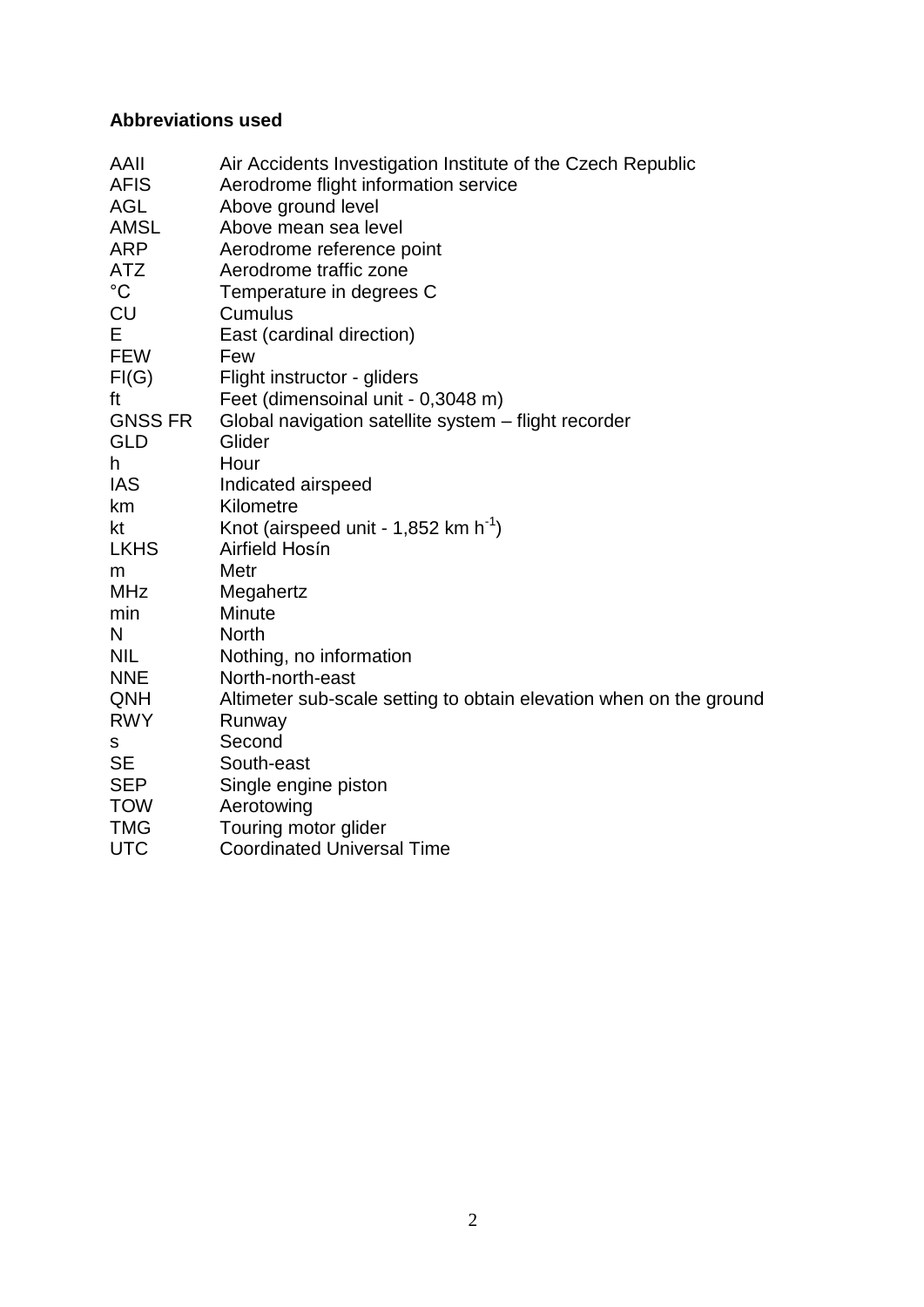# **A) Introduction**

Owner/Operator: Private Manufacturer and aircraft model: AB .Sportine Aviacia "LAK 12 Registration mark: OK-1212

Owner/Operator: Flugsportcentrum Tirol Registration mark: D-ESKH

Manufacturer and aircraft model: Socata-Groupe Aerospatiale Rallye 180T-D

Location of accident: 3 km NNE ARP LKHS Date and time:  $\frac{1}{2}$  August 14, 2013; 09:58 (all times are UTC)

# **B) Synopsis**

On 14 August 2013 AAII was notified of an occurrence upon collision of LAK 12 glider with a tow rope suspended from the Rallye 180T-D glider tug. Pilots of the aircrafts concerned were taking part in the Hosín airport traffic. The pilot of the LAK 12 was carrying out a thermal flight. Rallye 180T-D was towing ASTIR CS Jeans glider. The pilot of the towed glider recognized that the aerotow was approaching dangerously another glider and released the glider from the tow-rope. The glider tug continued without any manoeuvre to avoid collision. After the release, the rope swung and hit LAK 12 and got caught in its fuselage. Upon the impact, the tow rope perforated the bottom part of the fuselage. The pilot of LAK 12 subsequently landed at LKHS and so did the glider tug and the towed glider. No injuries to persons were reported.

The cause of the accident was investigated by AAII investigator Ing. Stanislav Suchý.

The Final report was released by:

AIR ACCIDENTS INVESTIGATION INSTITUTE Beranových 130 199 01 PRAHA 99

On 30 September 2013

# **C) The report includes the following main parts:**

- 1) Factual information
- 2) Analysis
- 3) Conclusions
- 4) Safety recommendation
- 5) Appendices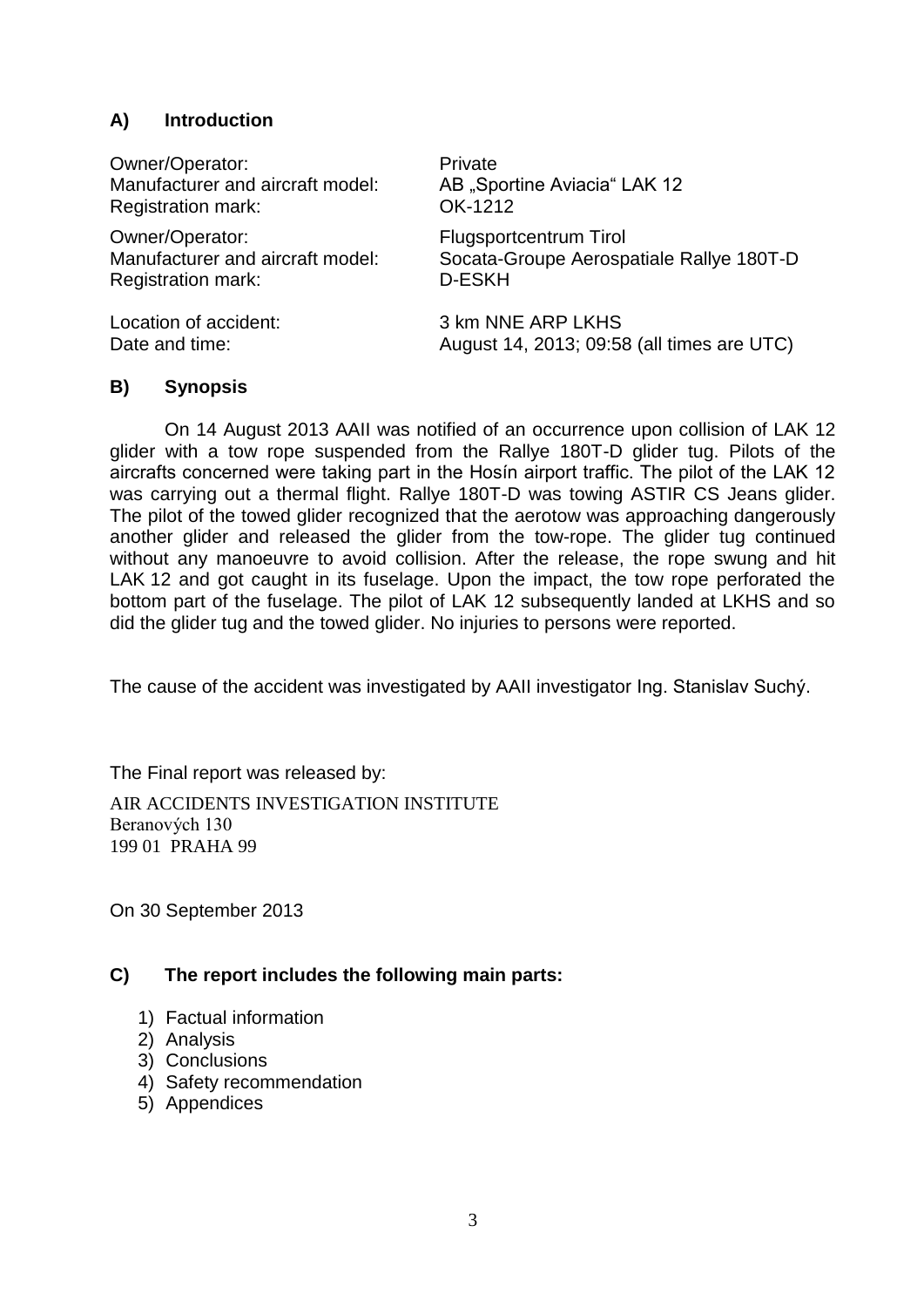### **1 Factual information**

#### **The Event Flight and Personnel Information**

The pilot of OK-1212 glider performed a take-off procedure in aerotow from RWY 24 LKHS at 09:49. He then entered into the thermal lift approx. 2,1 km SE from LKHS and according to the GNSS FR record he was climbing and proceeded in circling up to 1,271 m (840 m AGL)<sup>1)</sup>.

At 09:55:57 he stopped circling, changed heading<sup>2)</sup> to 006 degrees, left the thermal lift and glided northbound until 09:57:57 when he started right-hand circling. After one 360 degrees turn he again continued in gliding at 005 degrees heading.

In his statement the pilot claimed he was heading to the first formed cumulus. During this manoeuvre he was observing closely the space around his aircraft as he had previously flown in the thermal lift with another glider. During the glide he did not notice any other glider or other type of aircraft.

Suddenly he heard a loud sound of an engine from approx. "7 o'clock" position. Immediately he turned his head in that direction and detected an aircraft towing a glider. The glider tug was approximately on the same flight level on a collision course. The pilot instantly pushed the control stick down vigorously. According to the pilot the risk of collision arose in an extremely short period of time, approx. one and a half seconds. In the last moment he noticed the glider releasing from the glider tug and flying behind him. While pushing the control stick down he was continuously watching the glider tug that was practically in position directly above him, estimated 2 - 3 metres above his cabin. Then he heard several intense bangs to the fuselage and a wing. He crouched in the cabin awaiting the response of the glider and was getting ready for abandoning the cabin. After the series of bangs to the fuselage and a wing he left the glider in a free flight. He was then gradually examining the functioning of both, the pedal and manual controls and also of all the flaps. He could not see the glider tug any longer. He notified the AFIS controller and the instructor and requested a visual check of the glider from the ground or from another aircraft.

The both gliders were equipped with the GNSS FR device recording the flight. Immediately before the collision the data stated in Table No. 1 were recorded. According to the both GNSS FR records, the collision of the OK-1212 glider with the rope behind the glider tug intersecting its trajectory took place between 09:58:47 and 09:58:57. The glider was flying at a height of 1,207 m (703 m AGL) at IAS 93.7 km.h<sup>-1</sup>.

The second glider, ASTIR CS Jeans, OE-5165 that had been released previously at IAS 99.1 km.h<sup>-1</sup> in the thermal climb 1,3 m.s<sup>-1</sup>, intersected its trajectory about approx. 9 metres higher at 1,216 m (722 m AGL).

The OK-1212 pilot was unable to determine the extent of the collision effects and requested a visual check to establish whether there was a visible damage on the glider. By circling the pilot was trying to keep at such flight level that would allow him to abandon the glider safely in case of an emergency. After about 10 minutes he received information from the AFIS controller that according to a report from a pilot of a different

<sup>&</sup>lt;sup>1)</sup> The output of GNSS altitude is either as true altitude above the selected ellipsoid (the WGS84 ellipsoid for FAI/IGC evidence), or true altitude above an approximate sea level surface known as the Geoid. GNSS data and barometric altitude data were recorded in the form of a regular entry fix.

 $^{2)}$  Ground track of the flight trajectory recorded by GNSS FR, measured from the north.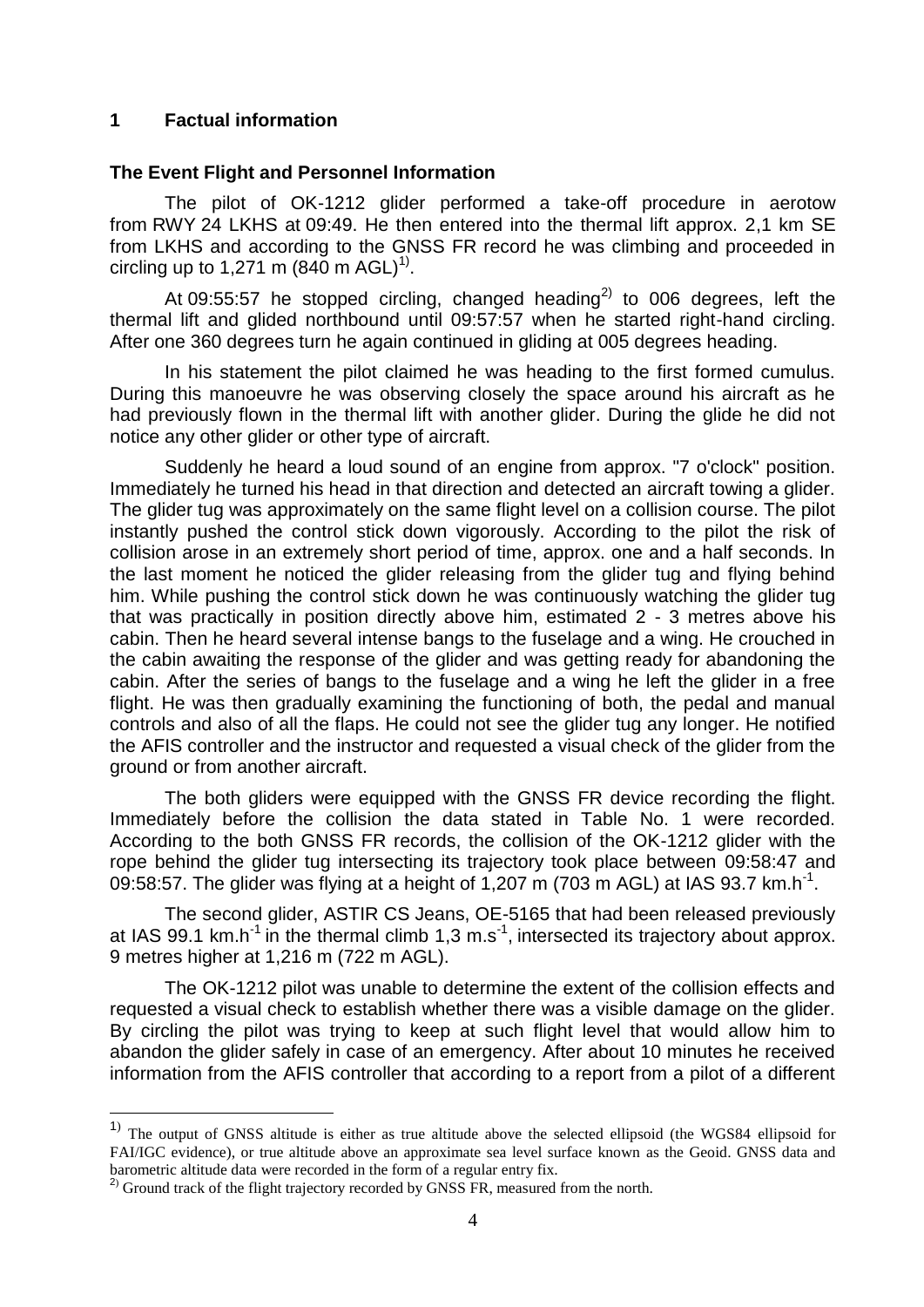glider circling in the vicinity everything appears to be in normal condition and that he can land safely. Upon the instruction from the instructor he began to descend with slightly opened air brakes. At the circuit level between the 2nd and 3rd turn he felt a noticeable loss of altitude. After a careful approach he landed at LKHS. He was not injured.

The OK-1212 glider pilot was a man, aged 29, a valid glider pilot licence and GLD qualification holder. He held the Medical Certificate Class 2. According to the pilot logbook records of flights in all types of gliders until 14 August 2013 his total hours flown were 179 h 57 min, out of which 7 h 58 min were in LAK 12. In the last 90 days he had a total of 33 h 08 min of hours flown.

| Time     | Glider  | Pressure altitude<br>[m] | AGL [m] | Vertical<br>speed<br>$[m.s^{-1}]$ | $IAS [km.h-1]$ | Heading     |
|----------|---------|--------------------------|---------|-----------------------------------|----------------|-------------|
| 09:57:57 | OK-1212 | 1166                     | 675     | 2,7                               | 115,5          | $005^\circ$ |
|          | OE-5165 | 1049                     | 594     | 1,7                               | 114,3          | $051^\circ$ |
| 09:58:07 | OK-1212 | 1195                     | 700     | 1,7                               | 78,2           | $139^\circ$ |
|          | OE-5165 | 1067                     | 595     | 2,5                               | 114,7          | $050^\circ$ |
| 09:58:17 | OK-1212 | 1200                     | 706     | 0,8                               | 87,6           | 289°        |
|          | OE-5165 | 1098                     | 626     | 3,3                               | 115,6          | $049^\circ$ |
| 09:58:27 | OK-1212 | 1210                     | 717     | $-0,1$                            | 91,0           | $005^\circ$ |
|          | OE-5165 | 1136                     | 656     | $3,3-$                            | 114,8          | $049^\circ$ |
| 09:58:37 | OK-1212 | 1199                     | 703     | $-0,3$                            | 96,3           | $003^\circ$ |
|          | OE-5165 | 1164                     | 680     | 2,5                               | 111,1          | $054^\circ$ |
| 09:58:47 | OK-1212 | 1204                     | 704     | 0,4                               | 93,9           | $357^\circ$ |
|          | OE-5165 | 1185                     | 701     | 2,6                               | 108,1          | 062°        |
| 09:58:57 | OK-1212 | 1207                     | 703     | $-0,1$                            | 93,7           | $346^\circ$ |
|          | OE-5165 | 1216                     | 722     | 1,3                               | 99,1           | $069^\circ$ |

Table No. 1: The data of OK-1212 and OE-5165 flight's at 60 s before the collision.

The glider tug Rallye 180T-D, D-ESKH pilot claimed in his statement that after the take-off at 09:54 from RWY 24 LKHS he was swinging the 180 degrees turn and was climbing in straight direction at 060 degrees heading with a glider in tow. While observing the surrounding space, he suddenly heard a bang and also the towed glider pilot communicating to him that the tow rope was caught on another glider. The pilot claimed that he was not able to see the said glider. After the landing at LKHS he was taxiing into the clearway where he ascertained the tow rope broke loose from his aircraft.

The glider tug pilot was a man, aged 64, valid private pilot licence holder, issued by Austro Control GmbH on 28 July 2000, with SEP land, TMG and TOW qualifications. He held a valid Medical Certificate Class 2. The pilot claimed to have experience with flying in the DA20, DA40, DV20 and MS 18 aircrafts and in a number of types of gliders. Until 14 August 2013 he had flown, in total in all types of aircraft, 2,141 hours as the pilot-in-command, from which 144 hours in total were in Rallye 180T-D. Within the last 90 days he had flown in total 53 hours. The pilot had experience with aerotowing, having performed 511 in total.

The pilot of the towed glider ASTIR CS Jeans, OE-5165, stated that after the take-off from LKHS in aerotow they swung right 180 degrees turn and were climbing up. He was watching the glider tug in front. At the altitude of approx. 1,150 m he suddenly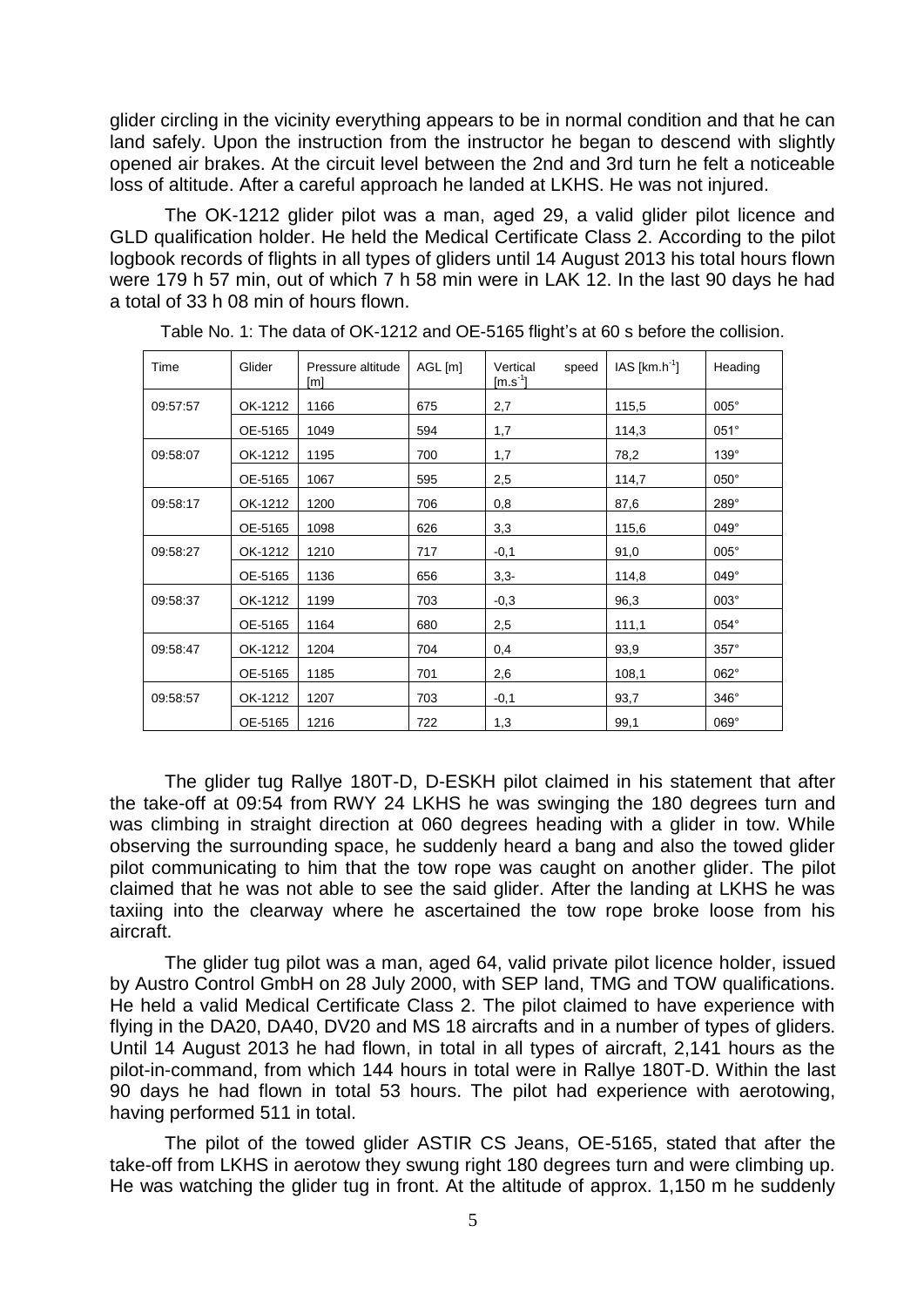spotted another glider approaching fast of which he had had no information. Having assessed the situation, he was apprehensive of a collision and disconnected the glider from the tow rope. Immediately, the glider began to ascend. He saw the other glider fly closely under the glider tug with a clearance of about 3 m and the tow rope winding round the fuselage of the glider before breaking loose. The pilot then reported the incident via the radio communication.

The pilot of the towed glider was a man, aged 41, a holder of a valid glider pilot licence issued by Austrian Aero-Club. He held a valid Medical Certificate Class 2.

The Czech Police subjected the persons involved in the incident to an indicative alcohol breath test with a negative outcome.

# **Aircrafts**

Glider OK-1212

The OK-1212, LAK 12 glider is a single-seat, cantilever high-performance glider with a wingspan of 20.4 m. The main material used in fuselage and wings construction is fibreglass. One-piece cover of the canopy is pressed from organic glass.

| Manufacturer:                           | AB "Sportine Aviacia" |
|-----------------------------------------|-----------------------|
| Year of manufacture:                    | 2000                  |
| Serial number (s/n):                    | 6235                  |
| Total flight time:                      | 851 h 58 min          |
| Total flight time from last inspection: | 30 h 03 min           |
|                                         |                       |

The last annual inspection of the glider was performed on 7 November 2012 with the result airworthy. No defects or faults were ascertained during operation after the said inspection. The glider was painted in white.



Figure 1 Status of the LAK 12 fuselage after the collision.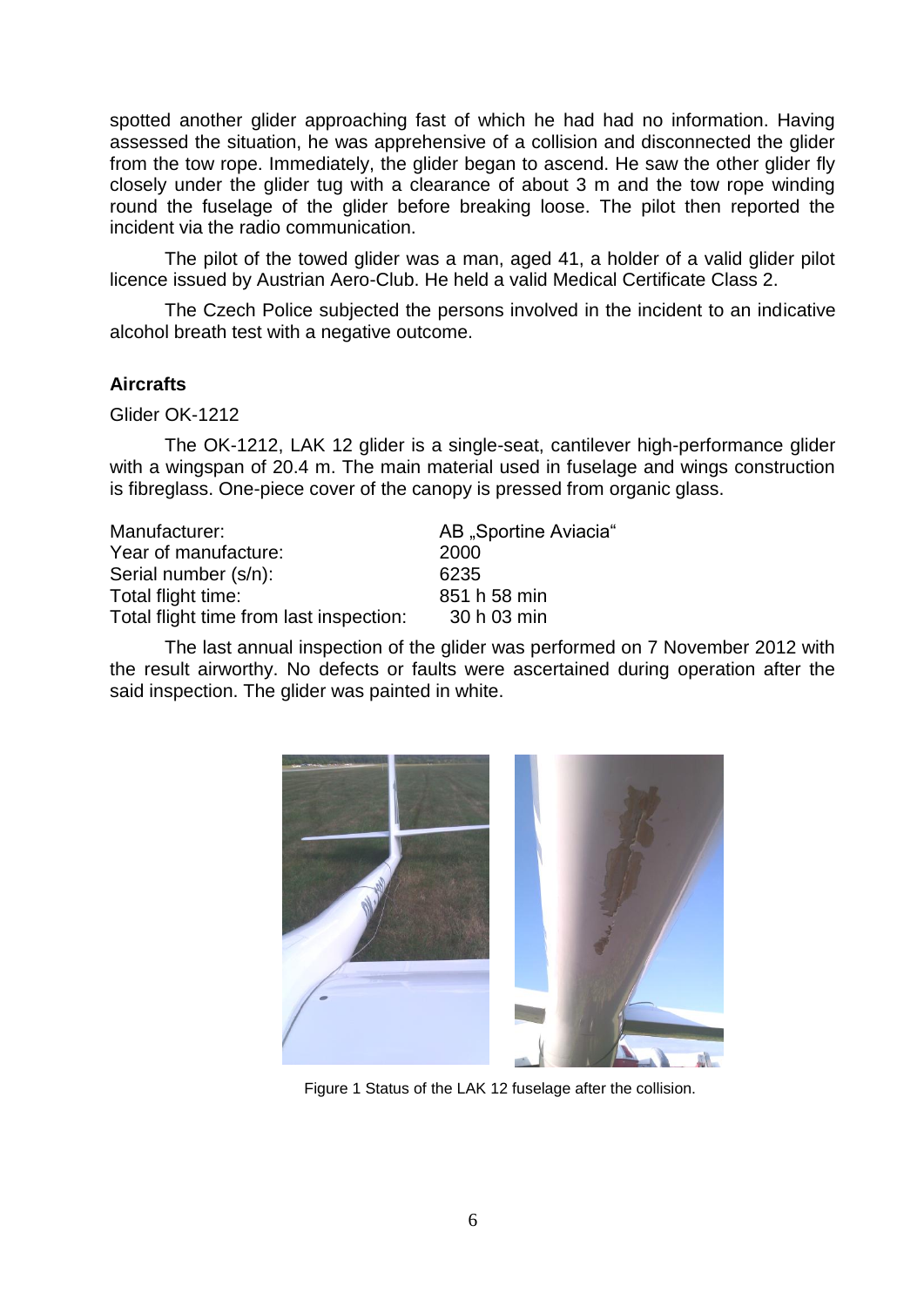Glider tug

The glider tug Rallye 180T-D, D-ESKH, is a two-seat single-engine low-wing monoplane with a fixed front undercarriage. It is intended for use in sport flying. It was fitted with a hood for the tow rope without the weak link. The aircraft was painted white in combination with grey colour on the bottom of the fuselage.

| Manufacturer:                           | Morane-Saulnier |
|-----------------------------------------|-----------------|
| Serial number (s/n):                    | 3231            |
| Total flight time:                      | 2567 h 42 min   |
| Total flight time from last inspection: | 1 h 27 min      |

#### **Meteorological situation**

A pressure high ridge was affecting the territory of the Czech Republic from the west. According to the expert estimation processed by the Aeronautical Meteorological Service of the Czech Hydrometeorological Institute the situation at ATZ LKHS was arguably as follows:

| Surface wind:  | $290^\circ$ - 340 $^\circ$ / 4 - 6 kt                                    |
|----------------|--------------------------------------------------------------------------|
| Altitude wind: | 1 500 ft AMSL 330° / 6 kt, 2 000 ft AMSL 340° / 8 kt, 3 000 ft           |
|                | AMSL 340° / 10 kt                                                        |
| Visibility:    | above 10 km                                                              |
| Weather:       | FFW                                                                      |
| Cloudiness:    | FEW CU, spodní základna 4 000 – 5 000 ft AGL                             |
| Turbulence:    | <b>NIL</b>                                                               |
| Temperature:   | 1 500 ft / + 14 °C, 3 000 ft / + 10 °C, $140^{\circ}$ – 220 ° / 3 – 6 kt |

According to the record of AFIS dispatcher at 12:00 the meteorological conditions at LKHS were: CAVOK, surface wind 300°/5 m.s-1 , QNH 1,020 hPa.

#### **Site of collision**

The collision occurred at approximately 3 km NNE from ARP LKHS, at the altitude approx. 703 m AGL, over scarcely populated area. The glider and tow rope collision site coordinates were N 49° 03' 51,9", E 014° 30' 58,02".

#### **Aerodrome and Communications Information**

LKHS is a public domestic airfield. During the published operational hours, RWY 24 was available for operation. The altitude of the airfield is 1,621 ft / 494 m. During the operation, the AFIS unit was activated. Radio-communication was carried out largely in English due to the joint operating of the airfield by aircraft of the Austrian Aero-club. AFIS LKHS 130.200 MHz frequency was used for the radio-communication.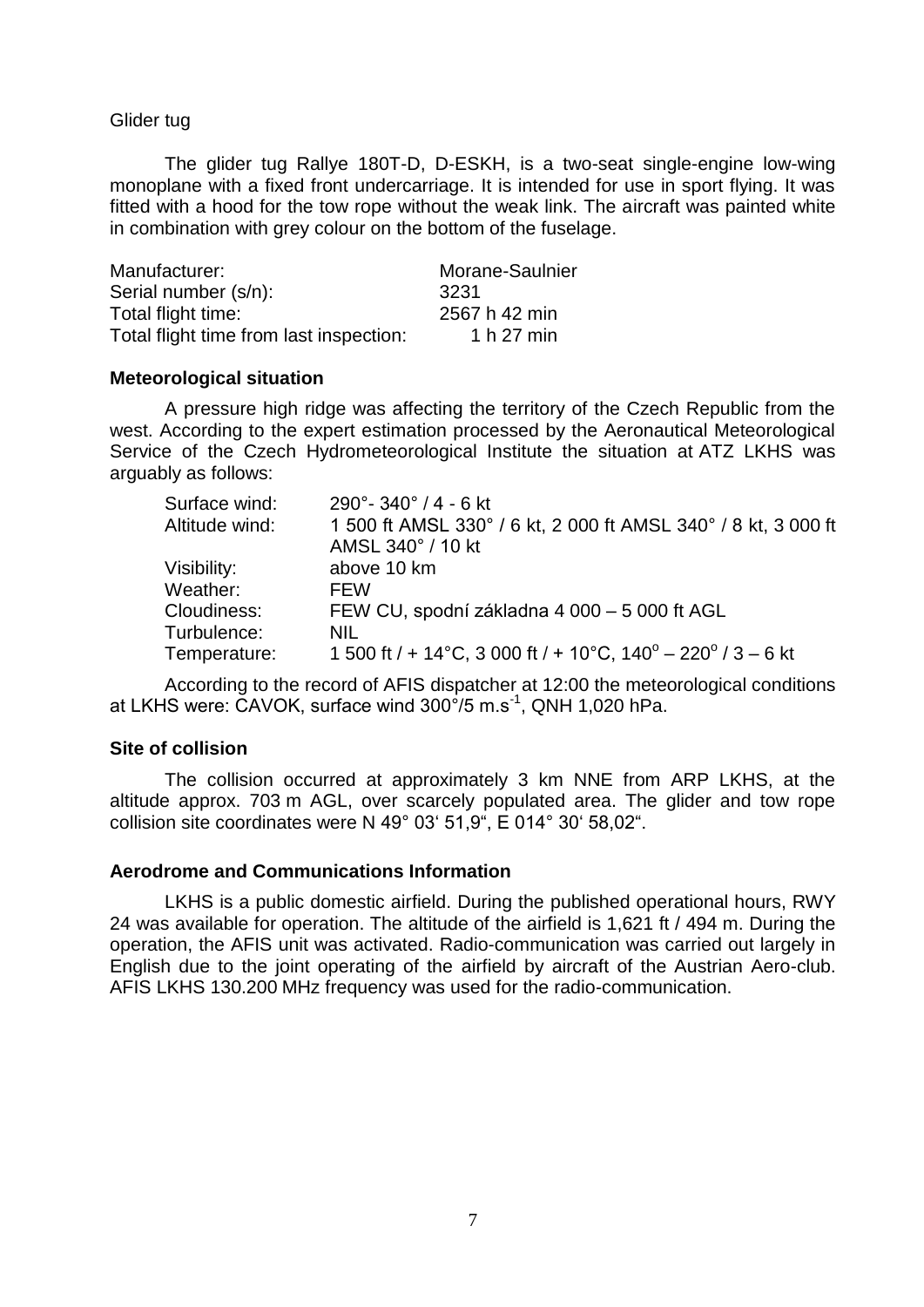# **Additional Information**

In compliance with Annex 2 to the Convention on International Civil Aviation Regulation The Rules of the Air - L 2 for the Czech Republic stipulates in Section 3.2 "*Responsibility for compliance with the rules of the air"* the following:

Regulation L 2 Chapter 3 General rules, 3.2 Avoidance of collisions:

| 3.2.1 Proximity                                                                                                                                                                                                                                      |
|------------------------------------------------------------------------------------------------------------------------------------------------------------------------------------------------------------------------------------------------------|
| An aircraft shall not be operated in such proximity to other aircraft as to create a collision hazard.                                                                                                                                               |
| 3.2.2 Right-of-way                                                                                                                                                                                                                                   |
| The aircraft that has the right-of-way shall maintain its heading and speed.                                                                                                                                                                         |
| 3.2.2.1 An aircraft that is obliged by the following rules to keep out of the way of another shall avoid passing over, under or in front<br>of the other, unless it passes well clear and takes into account the effect of aircraft wake turbulence. |
| 3.2.2.3 Converging                                                                                                                                                                                                                                   |
| When two aircraft are converging at approximately the same level, the aircraft that has the other                                                                                                                                                    |
| on its right shall give way, except as follows:                                                                                                                                                                                                      |
| a) power-driven heavier-than-air aircraft shall give way to airships, gliders and balloons;                                                                                                                                                          |
| b) airships shall give way to gliders and balloons;                                                                                                                                                                                                  |
| c) gliders shall give way to balloons:                                                                                                                                                                                                               |
| d) power-driven aircraft shall give way to aircraft which are seen to be towing other aircraft or objects.                                                                                                                                           |
|                                                                                                                                                                                                                                                      |

# **2 Analysis**

1

Analysis of each of the pilots' performance, mutual approach of the glider and the aerotow has been carried out in order to determine the cause of the collision between the glider and the rope behind the glider tug. From GNSS FR records it has been possible to determine the trajectories of the both gliders with sufficient accuracy<sup>3)</sup> and thus deduce approximate positions of the glider tug until the moment of release of the towed glider.

The pilots are expected to maintain vigilance as required in the general rules of collision avoidance in order to perform manoeuvre necessary to avoid a collision. The glider and the aerotow were operating at ATZ LKHS where there were no circumstances aggravating the conditions for monitoring the air traffic operation.

The OK-1212 glider pilot's statement implies he had not been aware of the aerotow approaching until the moment he heard the sound of the engine and spotted the aircraft with the glider in the tow in a very close proximity, approaching from the left on a collision course.

For the determination of the incident causes, there is a crucial piece of information contained in the glider tug pilot's statement stating he had not seen the glider in contrast to the towed OE-5165 glider pilot who had spotted the glider coming from the right on a converging trajectory at almost identical flight level, recognised the collision hazard and released the glider from the tow.

It has not been possible to determine from the GNSS FR records precisely what visibility conditions there were in the pilot's seat in the glider tug for the visual detection of the glider approaching from the right at approximately same flight level and had the

<sup>&</sup>lt;sup>3)</sup> OK-1212 (LX 7000) records were being recorded at an interval of 10 s, OE-5165 (LX Colibri) records at an interval of 12 s.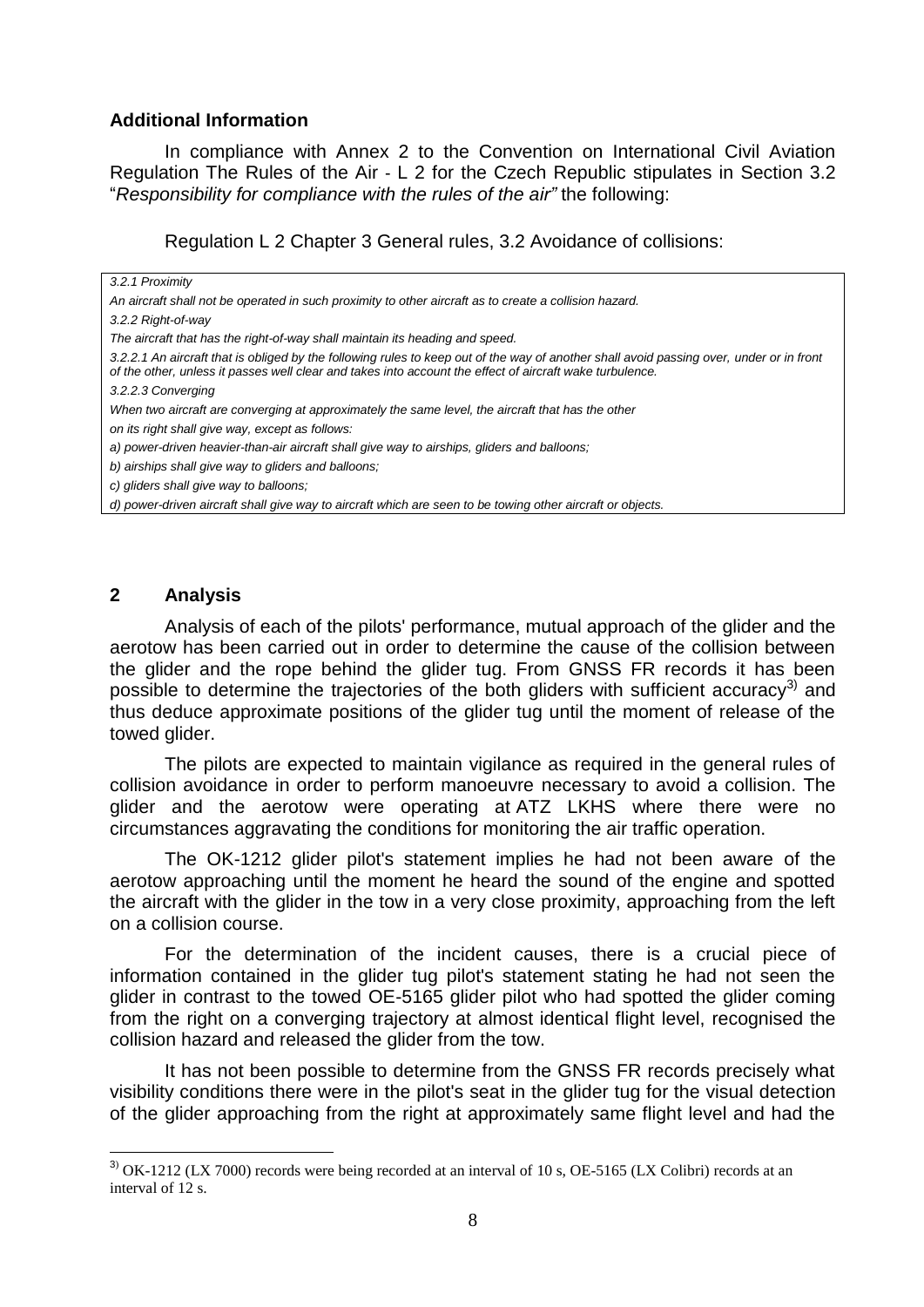right-of-way pursuant to the rules of collision avoidance. At the time of finishing the 360 degrees right-turn, the glider was approximately by 70 m higher and to the right in relation to the aerotow, with separation of approx. 714 m. Consequently, due to the trajectories convergence and the aerotow's climb, the horizontal as well as vertical separation was reduced. The geometry of the trajectories implies that approx. 20 seconds before the collision the glider was approx. 45 degrees to the left from the trajectory of the glider tug with a minimum clearance and in separation of 600 m. Approx. 10 seconds before the collision it was in separation of 350 m under the angle of 35 degrees to the left and approx. 5 seconds before the collision it was 200 m to the left at 25 degrees.



Figure 2 Diagram showing relative locations of OK-1212 prior to the collision with D-ESKH.

The collision occurred at a relative closure speed of approx. 135 km.h<sup>-1</sup> because the glider tug pilot whose attention was, on a very high level of probability, distracted and not distributed evenly between monitoring the glider in the tow and the operation in the vicinity of his aircraft. During the glide after the right-hand turn swing, the glider pilot spotted the aerotow, probably due to the limited cockpit view angle, only when he noticed the engine noise.

# **3 Conclusions**

The following has been concluded from the investigation:

- the pilots were competent and in full capacity to perform flights,
- the glider tug and both gliders held valid certificates of airworthiness, they were airworthy and had been in normal controllable conditions before the collision,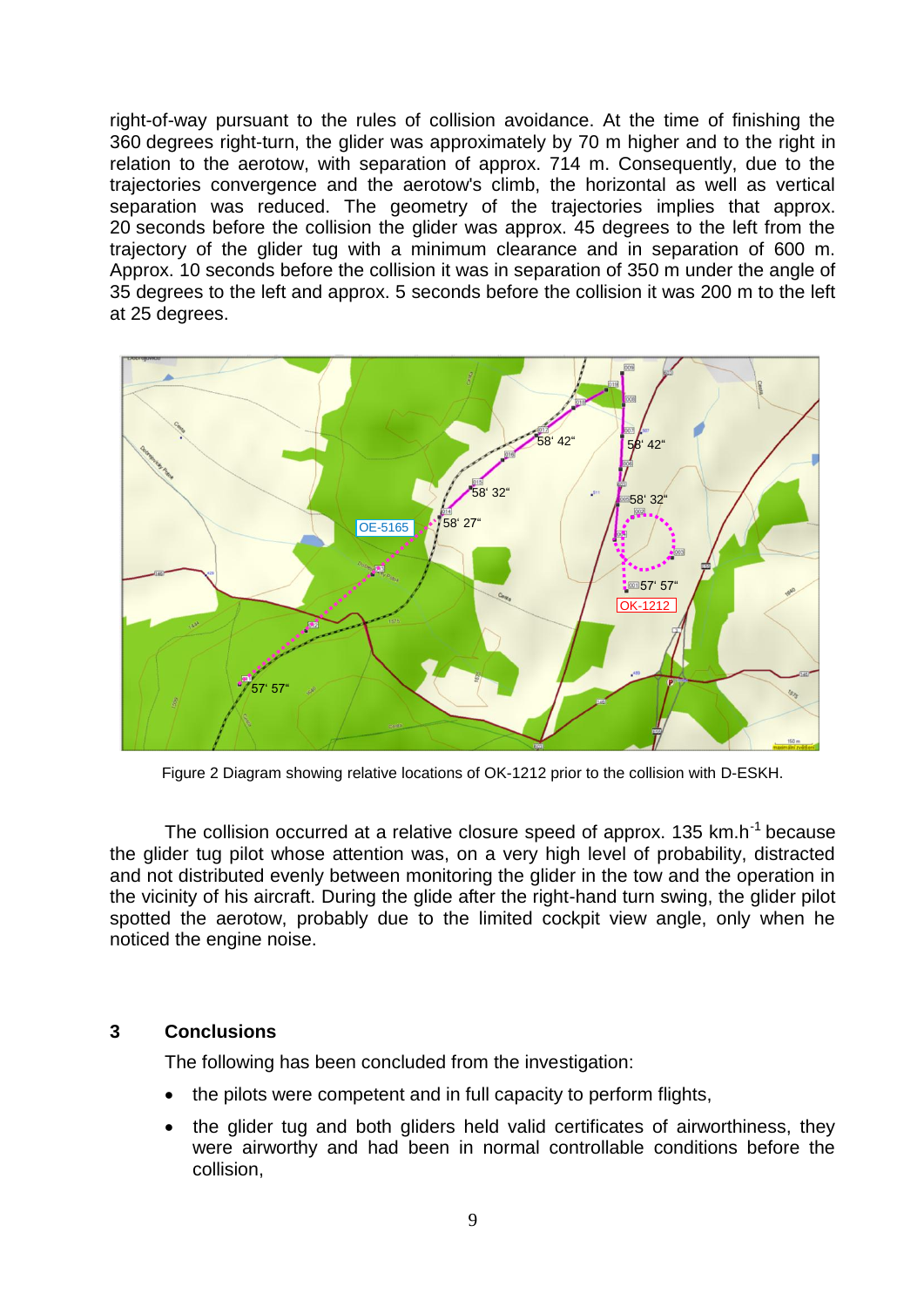- the meteorological conditions were no aspect relevant to the emergence and development of the incident,
- the pilot of the glider tug did not ascertain that the aerotow trajectory crosses the one of another glider flying in from the right on an approximately identical flight level,
- the OK-1212 glider pilot most likely did not see the approaching aerotow in time due to the mutual positioning during the glide and the cockpit lookout angle,
- no aircraft section was detached from the OK-1212 glider; the glider was controllable even though the tow rope remained caught in its fuselage.

The probable cause of the mutual collision of the glider with the tow rope was in the distracted attention of the glider tug pilot.

# **4 Safety recommendation**

With regard to accident circumstances the AAII did not make recommendation.

# **5 Appendices**

Appendix 1. Diagram showing trajectory of the glider LAK 12 and OE-5165